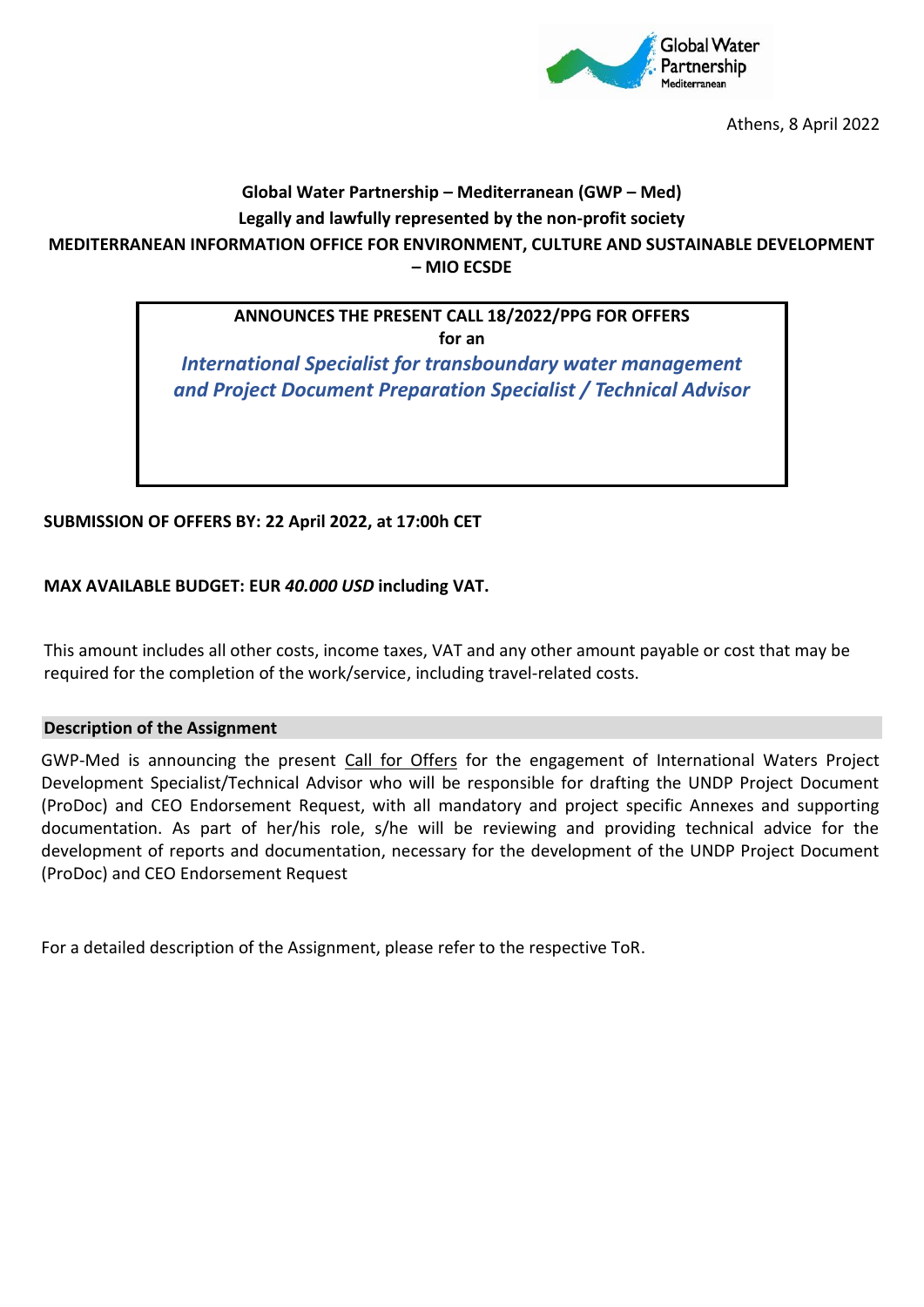### **Procurement**

The procurement will proceed having regard to:

- $\checkmark$  General principles of EU law on procurements.
- $\checkmark$  Internal Rules and Regulations of MIO-ECSDE/GWP-MED which can be found at [https://mio](https://mio-ecsde.org/about-us/our-accountability)[ecsde.org/about-us/our-accountability](https://mio-ecsde.org/about-us/our-accountability) and at [https://www.gwp.org/en/About/who/Governance-](https://www.gwp.org/en/About/who/Governance-Funding/)[Funding/](https://www.gwp.org/en/About/who/Governance-Funding/) .
- $\checkmark$  The present CALL FOR OFFERS and its supporting documents.

### **Offer Submission**

Interested participants should submit an offer including the following:

- **1. Technical Offer form** (Attached)
- **2. Solemn Self Declaration** (Attached)
- **3. Financial offer** (Attached)

## **Please read carefully the section "Place & Time of Offers Submission" of the present call, on how exactly you are required to submit your offer**

Offers must be submitted for the entire Assignment. Offers for part of the Assignment will not be accepted.

The Participants shall bear all costs associated with the preparation and submission of their offer. The Contracting Authority will in no case be responsible or liable for such costs, whatever the conduct or outcome of the procedure. The Contracting Authority will neither be responsible for, nor cover, any expenses or losses incurred by the participants for any site visits and inspections or any other aspect of their offer.

### **Deadline for submission of offers**

The **deadline** for submission of offers is set to be **22 April 2022, at 17:00h CET.**

The successful participant will be informed within 10 working days following the submission deadline.

The results of the present call for offers will be published at the GWP-Med Website [www.gwpmed.org](http://www.gwpmed.org/)

### **Clarifications**

Requests for clarifications should be submitted by email, the latest, seven (7) days before the closing date of this call for offers.

The answers / additional information will be published on the website of GWP-Med four (4) days before the closing date of this call for offers.

### **Eligibility Conditions – Participation Requirements**

Participation in the present call for offers is open, on equal terms, to any natural or legal person or entity who meet the legal, financial and technical conditions laid down in this Call where they possess adequate professional experience and capacity.

### **Grounds for exclusion – disqualification (ON/OFF)**

Participants should verify by submitting a **solemn declaration** (annexed to the present Call) that they are not bankrupt or subject of proceeding for a declaration of bankruptcy, that they are in good standing, operate under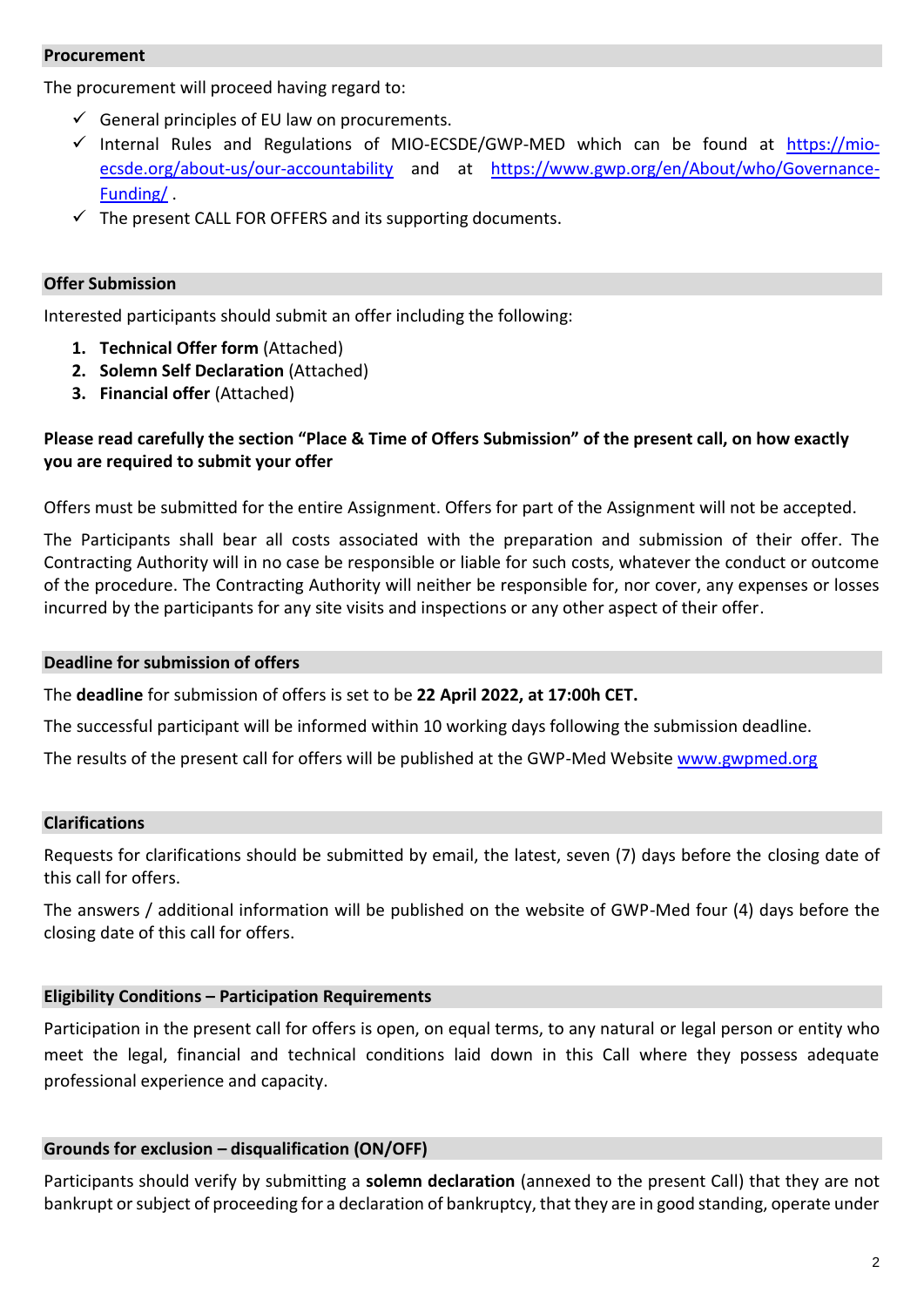no legal restrictions, are not under any liquidation procedure or the subject of proceedings for declaration of liquidation or any similar situation and that they have not been convicted for any one of the following legal offences: participation in a criminal organization, corruption, bribery, fraud, money laundering, terrorist, child labour and human trafficking.

Please refer to the **Solemn Self-Declaration Statement which should be filled in and signed as indicated. Failure to comply with the requirements included in the Self Declaration is considered ground for exclusion.**

## **Selection Criteria (Pass/Fail)**

Successful participant (Natural or Legal Person or Entity):

- Excellent command in written and spoken English
- Excellent coordination and facilitation skills (such as managerial employment position in Global Fund / UN Body etc.)

The above mentioned selection criteria must be highlighted and clearly stated at the CV of the participant

# **Qualification and Experience**

Participants in the call are required to have solid experience in developing and managing complex projects in the field related to the tasks described in the ToR. This needs to be demonstrated in the Technical Offer to be submitted as part of the application. A template for the Technical Offer form is available in the Call for Offers.

# Regarding Section 1: Expertise and work experience:

The required qualifications are presented in Table 1 below. Qualifications additional to the minimum requested per category will receive additional score under the evaluation process as described in the section Evaluation Process and Awarding Criterion.

# *Table 1 – Required qualifications*

|    | <b>Expert # Qualifications</b>                                                                                                                                                                                                      |
|----|-------------------------------------------------------------------------------------------------------------------------------------------------------------------------------------------------------------------------------------|
|    | At least Master's degree or higher in a relevant field, such as<br>O<br>environmental management or science, international<br>relations, economics, development studies or related fields,<br>or equivalent demonstrated experience |
| 1. | Minimum 10 years of demonstrable experience in the<br>Ο<br>technical area of international waters and project<br>management                                                                                                         |
|    | Minimum 3 projects in GEF IW project formulation<br>Ο                                                                                                                                                                               |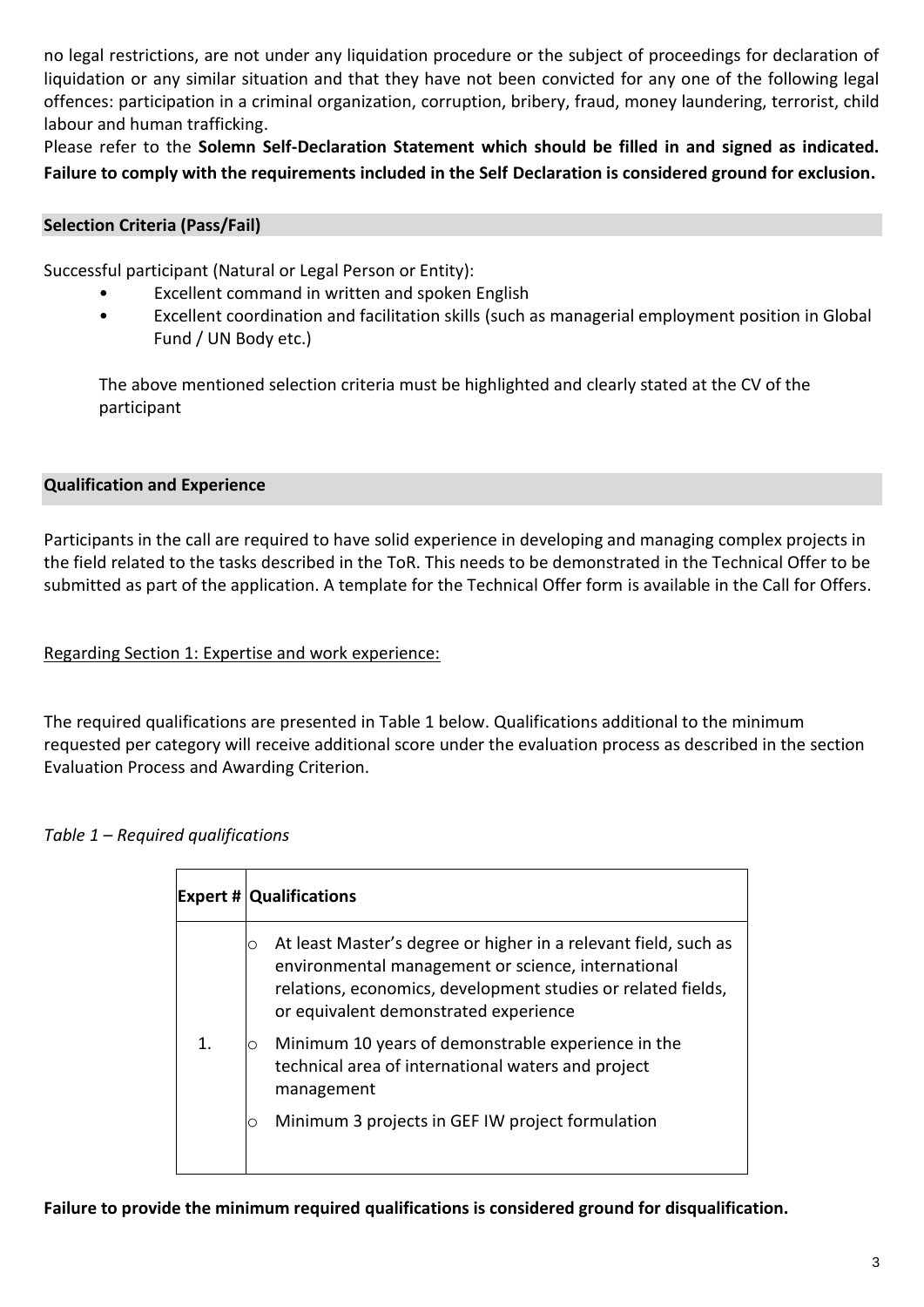# **Awarding Criterion and Evaluation process**

The Award criterion is the most economically advantageous tender on the basis of best price / quality ratio.

Offers qualified in terms of exclusion grounds and selection criteria will be further evaluated on the basis of the requirements presented under section "Qualification and Experience", as follows:

| (1) Criterion                                                                                                                                                                                                                  | (2) Weighting<br>(w) | (3) Points of<br>criterion<br>(c) | (4) Score<br>$= (2) \times (3)$ |
|--------------------------------------------------------------------------------------------------------------------------------------------------------------------------------------------------------------------------------|----------------------|-----------------------------------|---------------------------------|
| At least Master's degree or higher in a relevant field, such as<br>environmental management or science, international<br>relations, economics, development studies or related fields,<br>or equivalent demonstrated experience | 20%                  |                                   |                                 |
| Minimum 10 years of demonstrable experience in the<br>technical area of international waters and project<br>management                                                                                                         | 40%                  |                                   |                                 |
| Minimum 3 projects in GEF IW project formulation                                                                                                                                                                               | 40%                  |                                   |                                 |
| Total                                                                                                                                                                                                                          | 100%                 |                                   |                                 |

Scoring for each evaluated section will be made as following:

Expertise and work experience: score starts at 100 points (when minimum requirements are met) and can reach 150 points depending on the description of the participant and the number of projects implemented in excess of those required as a minimum. (100p Base +10p for extra criteria over base up to 50 additional points)

Each Section/evaluation criterion is evaluated autonomously. The final scoring of each evaluation criterion is the outcome of its scoring multiplied by the corresponding weighting factor. The overall score of the technical offer is the sum of the final scoring of all the Sections/evaluation criteria.

The overall score of the technical offer is calculated on the basis of the following formula: **Bi = w1 x c1 + w2 x c2 +……**

For the overall score which will determine the ranking of offers, technical evaluation will be weighted with 80%, and the financial offer with 20%.

The final listing of the most advantageous offers will be made on the basis of the following formula:

**Λi = 0.8\* (Bi/Bmax) + 0.2 \* (Kmin/Ki).**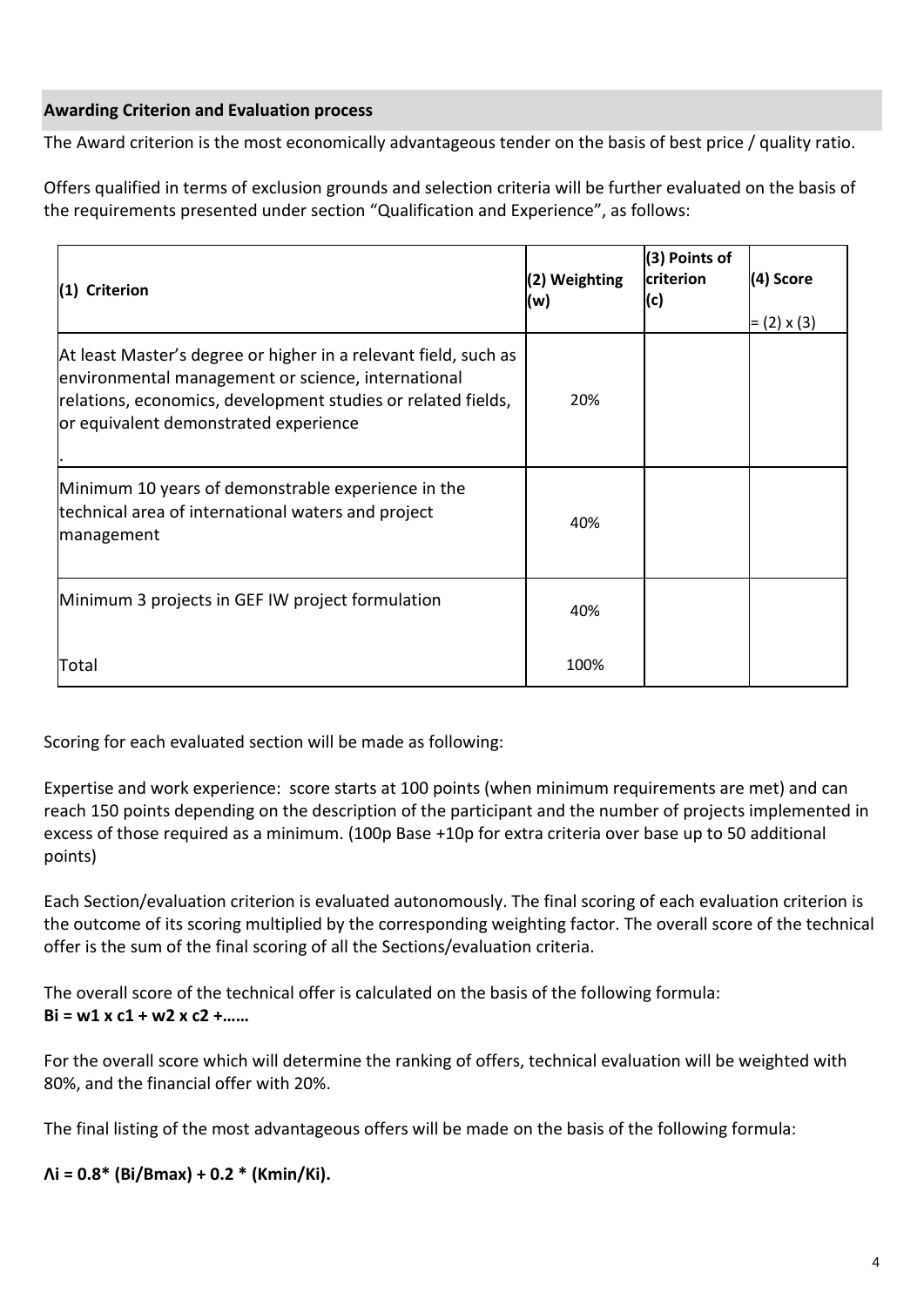#### Where:

-

- Bmax: the max score received by the best of the technical offers received
- Bi: the score of the technical offer
- Kmin: The cost of the financial offer with the minimum price offered.
- Ki: The cost of the financial offer

The most advantageous offers is the one with the greater value of Λ.

In case of equality of overall scores, the winning proposal is the one whose corresponding technical proposal received the highest rating.

### **Duration of the Contract**

The overall duration of the contract will be maximum 16 Weeks.

### **Contract Price, Deliverables and Schedule of Payment**

The maximum fee for this assignment is 40.000,00 USD. This amount includes all other costs, income taxes and any other amount payable or cost that may be required for the completion of the work/service, including VAT.

For a detailed description of Tasks, please refer to the ToR. Deadlines to be possibly adapted based on the actual dates that the workshops will take place.

#### *Table: Schedule of deliverables and payments*

| Deliverables     | Deadline                    | Payment Schedule |
|------------------|-----------------------------|------------------|
|                  | Upon Contract Signature     | 20%              |
| Deliverables 1-4 | Weeks after contract<br>12  | 50%              |
|                  | signature                   |                  |
| Deliverable 5    | Weeks after contract<br>16. | 30%              |
|                  | signature                   |                  |

GWP-Med may order additional services from the successful candidate to complement the task described in the ToR if specific needs arise that cannot be anticipated at this moment. In any case the value of any additional service requested cannot exceed 50% of the amount of the present call.

### **Termination / cancelation / repetition / reformulation of the procurement procedure**

Termination of a procurement procedure, partial cancellation and repetition of a procedure, reformulation of procedure results.

1. GWP-Med/MIO-ECSDE may, by a reasoned decision, and after the opinion of the competent body, cancel the procurement procedure by annulling the respective Call, either due to failure to submit a tender or the rejection of all tenders or the exclusion of all Participants in accordance with the terms and conditions of the Call.

2. Cancellation of the procurement procedure may take place by a reasoned decision of the GWP-Med/MIO-ECSDE, in the following cases:

i. due to the irregularity of the procurement procedure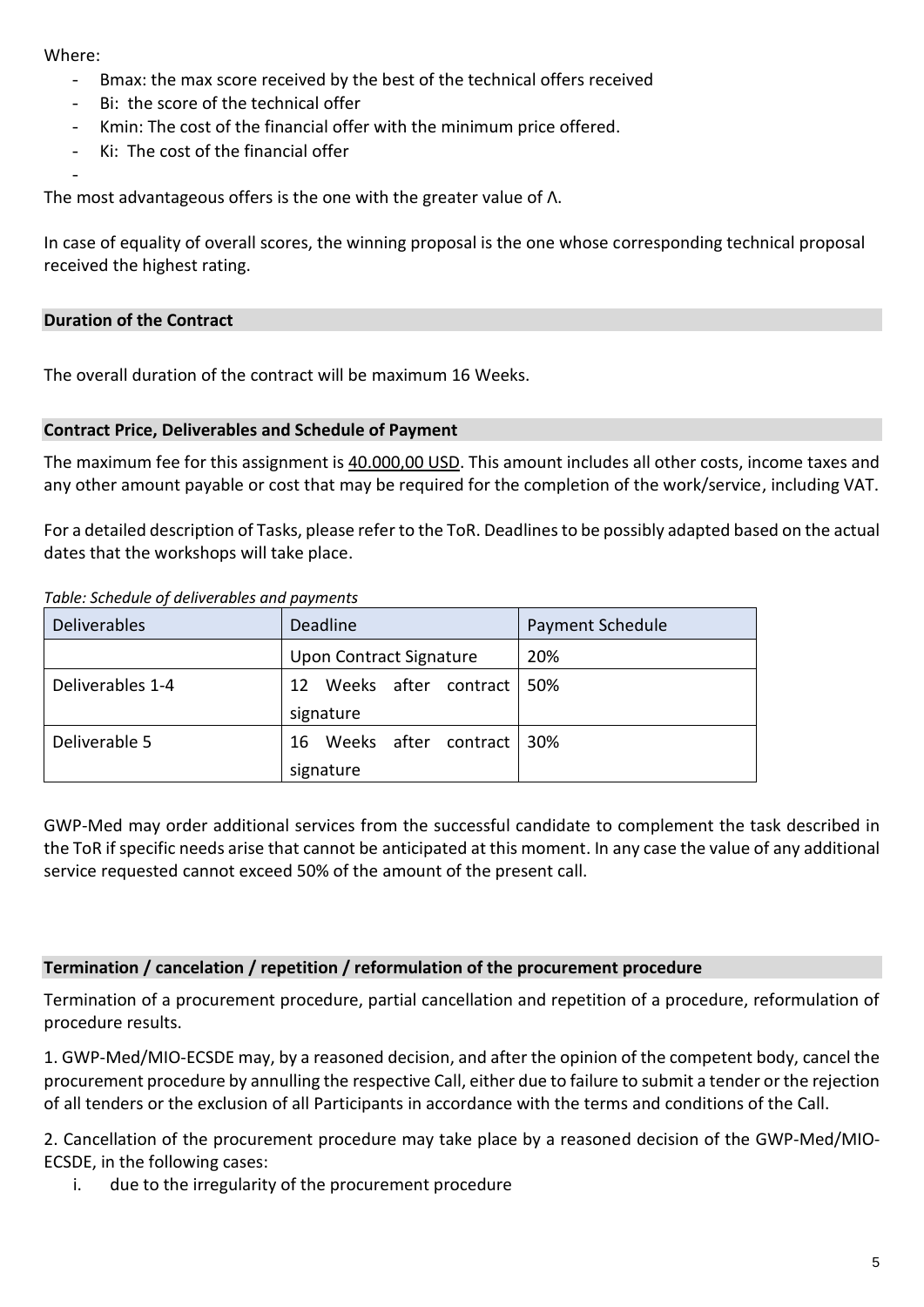- ii. if the financial and technical parameters related to the award process have changed substantially and the execution of the contractual object is no longer of interest to GWP-Med/MIO-ECSDE
- iii. if due to force majeure, the contract cannot be properly executed
- iv. if the tender selected is deemed not economically advantageous
- v. in case of expiry of the bids
- vi. in case the needs of GWP-Med/MIO-ECSDE and / or of the beneficiary (-ies) of the project have changed
- vii. in case the circumstances have changed resulting in the inability to deliver the contract / project (eg local community reactions, inability to fund, etc.).
- viii. in case of other imperative reasons of public interest such as for purposes of public health or environmental protection.

3. If errors or omissions are found at any stage of the award procedure, the GWP-Med/MIO-ECSDE may, after the opinion of the competent body, either cancel the proceedings partially or reshape the outcome accordingly or decide to repeat the procedure from the point where the error occurred. or omission.

4. GWP-Med/MIO-ECSDE also reserves the right, after the opinion of the competent body, to decide, in addition to the cancellation of the procurement procedure or the annulment of the Call, the repetition of any phase of the concluding procedure, as well, with or without modifying its terms or recourse to the negotiation process, provided it is in conformity with the Internal Rules and Regulations of GWP-MED /MIO-ECSDE.

5. Under no circumstances shall GWP-MED /MIO-ECSDE be obliged to pay to Participants any compensation for expenses or other positive or consequential damages that may have been incurred by their participation in the proceedings.

# **Objections**

Objections against any act of the Contracting Authority can be submitted within five (5) days from the notification of the Contracting Authority's act.

An objection to the call for offers can be submitted within a period that extends up to half the period from the publication of the call in the Contacting Authority's website and the final date of submission of offers. For the calculation of this period's deadline, the dates of the publication of the call and the submission of the offers are considered. Objections are submitted in written, by courier, by fax or by email.

Objections are submitted to the Contracting Authority, which shall decide within ten (10) days from the notification of the objection. In the event of an objection to the call for offers, the Contracting Authority shall decide in any case before the closing date for the submission of offers. In case the Contracting Authority has not answered within the above deadline, the rejection of the objection is presumed.

### **Place & Time of Offers Submission**

**Exceptionally** and due to the restrictive measures in force due to the coronavirus pandemic, the submission of offers can be done via e-mail.

Therefore, you are kindly requested to prepare and send to [procurement@gwpmed.org](mailto:procurement@gwpmed.org) writing in the email subject line: Call for Offers 18/2022/PPG, before the above-mentioned closing date for submission of offers the following two folders:

- 1. A compressed folder (.zip or .rar) containing the Technical offer and the Solemn Declaration and any other supporting documents
- 2. **A password-protected compressed folder (.zip or .rar)** containing only your financial offer. The password for opening the password protected folder with your financial offer should be sent to the same email address ONLY at the request of the contracting Authority which will send a follow up email to all participants that their technical offer has passed the technical evaluation.